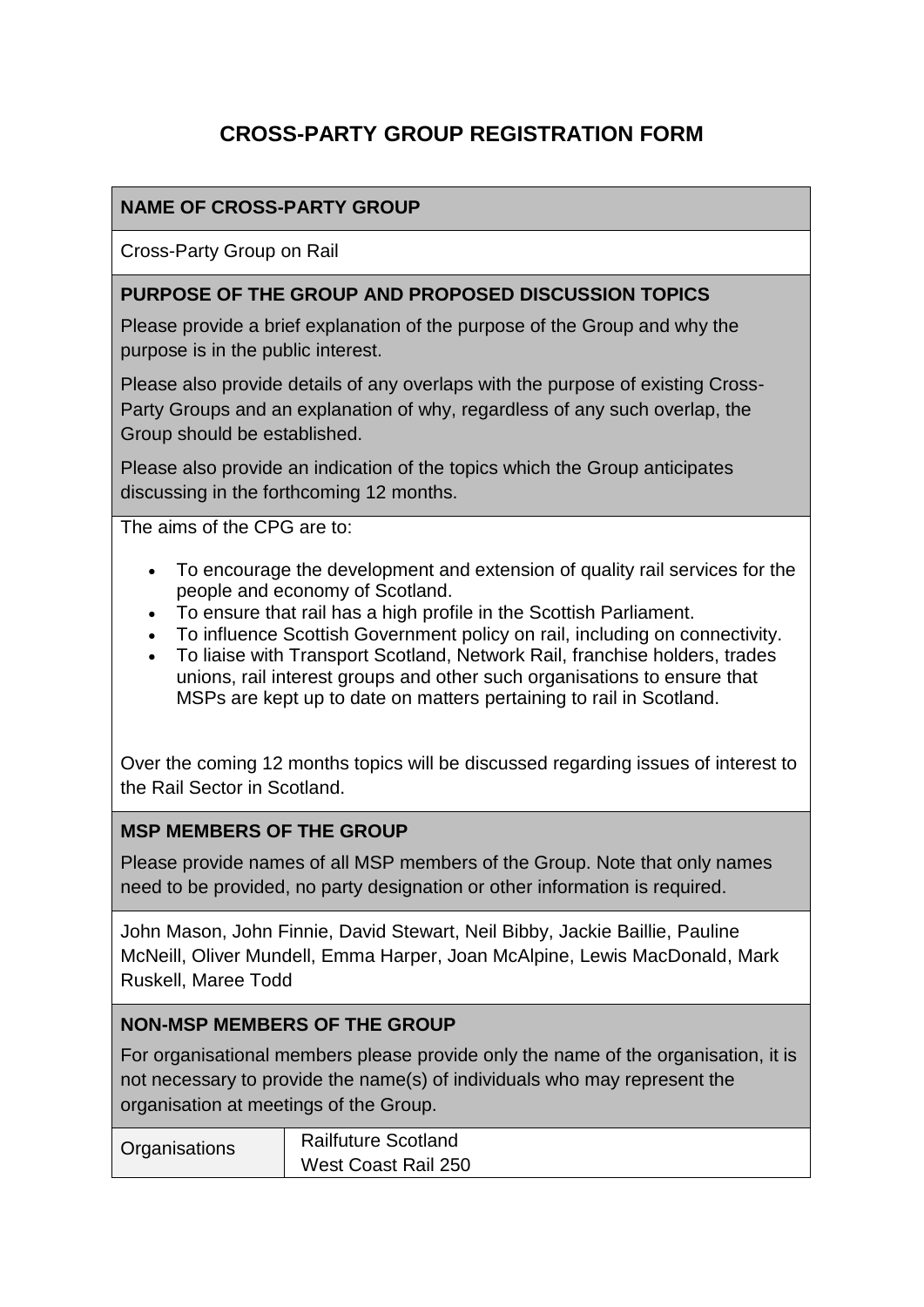|                                                                        | <b>SWestrans</b><br><b>Transport Focus</b><br>Light Rail UK<br><b>Capital Rail Action Group</b><br>Pagoda<br>Aslef<br><b>Pollokshields Community</b><br>Council<br><b>Transform Scotland</b><br>Tacturn<br><b>RailQwest</b><br><b>Campaign for Borders Rail</b><br>West Coast Rail 250<br><b>Tram-Forward</b><br><b>StARLink Campaign</b><br><b>Newburgh Train Station Group</b><br><b>LRTA Tram-Forward group</b><br><b>ScotRail Alliance</b><br>Levenmouth Rail<br>Rail Action Group, East of<br>Scotland |  |
|------------------------------------------------------------------------|-------------------------------------------------------------------------------------------------------------------------------------------------------------------------------------------------------------------------------------------------------------------------------------------------------------------------------------------------------------------------------------------------------------------------------------------------------------------------------------------------------------|--|
| <b>Individuals</b>                                                     | Stephen Young<br><b>Jim Harkins</b><br>Janice Connelly<br>Allan Maclean<br><b>Richard Arden</b><br><b>Daniel Giblin</b>                                                                                                                                                                                                                                                                                                                                                                                     |  |
| <b>GROUP OFFICE BEARERS</b><br>$\epsilon$<br>$\mathbf{u}$ $\mathbf{v}$ |                                                                                                                                                                                                                                                                                                                                                                                                                                                                                                             |  |

Please provide names for all office bearers. The minimum requirement is that two of the office bearers are MSPs and one of these is Convener – beyond this it is a matter for the Group to decide upon the office bearers it wishes to have. It is permissible to have more than one individual elected to each office, for example, co-conveners or multiple deputy conveners.

| Co-Convener      | John Mason MSP           |
|------------------|--------------------------|
| Co-Convener      | <b>Pauline McNeill</b>   |
| Secretary        | <b>ScotRail Alliance</b> |
| <b>Treasurer</b> | <b>ScotRail Alliance</b> |